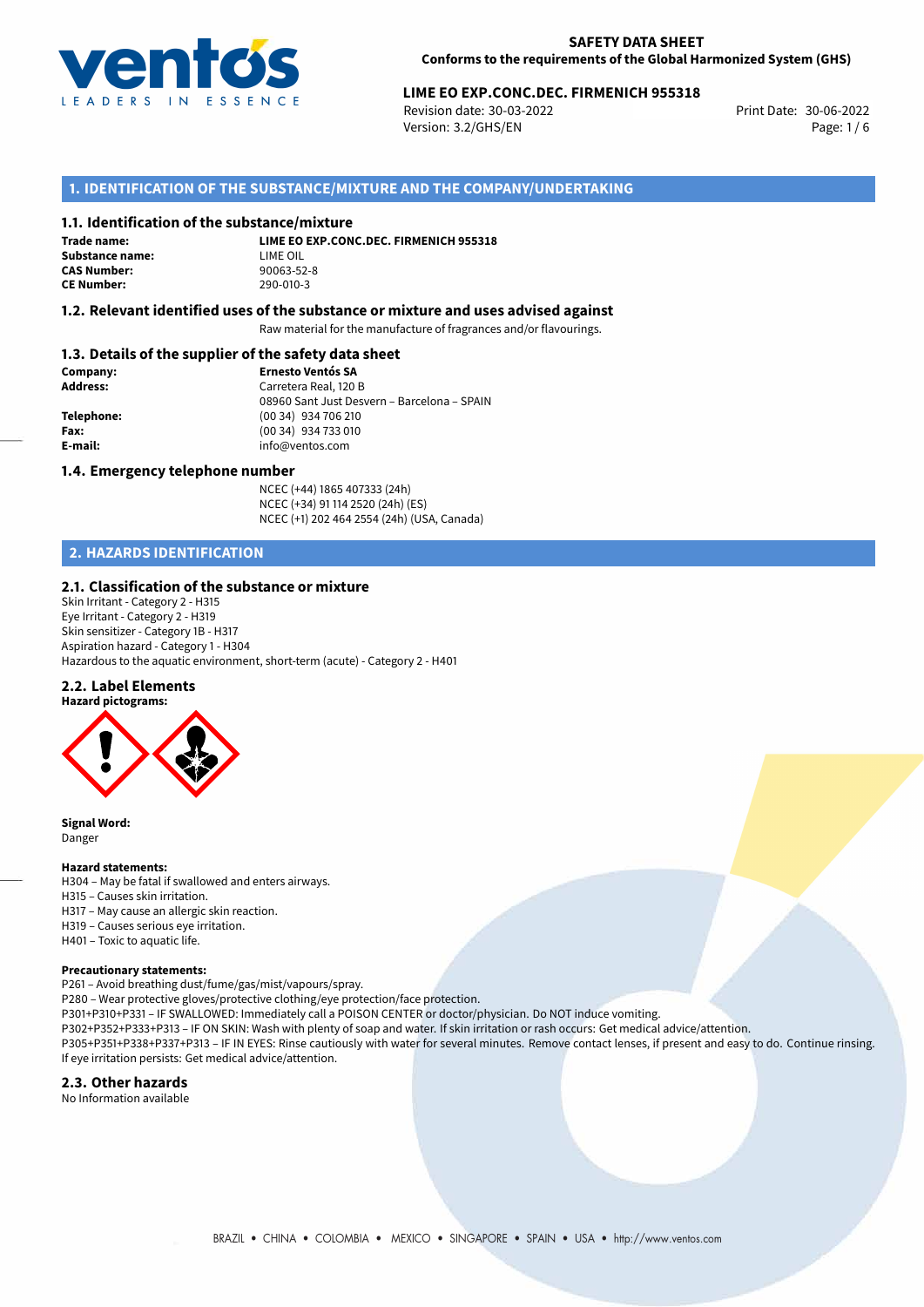

# **LIME EO EXP.CONC.DEC. FIRMENICH 955318**<br>Revision date: 30-03-2022 Print Date: 30-06-2022

Revision date: 30-03-2022 Version: 3.2/GHS/EN Page: 2 / 6

# **3. COMPOSITION/INFORMATION ON INGREDIENTS**

#### **3.1. Substances**

| Chemical name: | LIME OIL   |
|----------------|------------|
| CAS number:    | 90063-52-8 |
| EC number:     | 290-010-3  |

## **Hazardous constituents:**

| <b>Chemical Name</b> | % (w/w)        | <b>CAS No</b><br><b>EC No</b> | <b>Classification according to GHS</b>                                                                                                                                                                                                                                                                                                                                                       |
|----------------------|----------------|-------------------------------|----------------------------------------------------------------------------------------------------------------------------------------------------------------------------------------------------------------------------------------------------------------------------------------------------------------------------------------------------------------------------------------------|
| <b>CITRAL</b>        | $>$ 25; $<$ 50 | 5392-40-5<br>226-394-6        | Acute Toxicity - Category 5 (dermal) - H313<br>Skin Irritant - Category 2 - H315<br>Eye Irritant - Category 2A - H319<br>Skin sensitizer - Category 1B - H317<br>Hazardous to the aquatic environment, short-term (acute) - Category 2 - H401                                                                                                                                                |
| <b>LIMONENE</b>      | $>1$ ; $<$ 10  | 138-86-3<br>205-341-0         | Flammable Liquids - Category 3 - H226<br>Skin Irritant - Category 2 - H315<br>Skin sensitizer - Category 1B - H317<br>Aspiration hazard - Category 1 - H304<br>Hazardous to the aquatic environment, short-term (acute) - Category 1 - H400<br>Hazardous to the aquatic environment, long-term (chronic) - Category 3 - H412                                                                 |
| <b>TERPINEOL</b>     | $>1$ ; $<$ 10  | 8000-41-7<br>232-268-1        | Flammable Liquids - Category 4 - H227<br>Acute Toxicity - Category 5 (oral) - H303<br>Skin Irritant - Category 2 - H315<br>Eye Irritant - Category 2A - H319<br>Hazardous to the aquatic environment, short-term (acute) - Category 3 - H402                                                                                                                                                 |
| LINALOOL             | $>1$ ; $<$ 10  | 78-70-6<br>201-134-4          | Flammable Liquids - Category 4 - H227<br>Acute Toxicity - Category 5 (oral) - H303<br>Skin Irritant - Category 2 - H315<br>Eye Irritant - Category 2A - H319<br>Skin sensitizer - Category 1B - H317<br>Hazardous to the aquatic environment, short-term (acute) - Category 3 - H402                                                                                                         |
| <b>GERANIOL</b>      | $>1$ ; $<$ 10  | $106 - 24 - 1$<br>203-377-1   | Acute Toxicity - Category 5 (oral) - H303<br>Skin Irritant - Category 2 - H315<br>Serious eye damage - Category 1 - H318<br>Skin sensitizer - Category 1 - H317<br>Hazardous to the aquatic environment, short-term (acute) - Category 3 - H402                                                                                                                                              |
| CARVONE              | $\geq$ 1; <10  | 99-49-0<br>202-759-5          | Flammable Liquids - Category 4 - H227<br>Acute Toxicity - Category 5 (oral) - H303<br>Acute Toxicity - Category 5 (dermal) - H313<br>Skin sensitizer - Category 1B - H317<br>Hazardous to the aquatic environment, short-term (acute) - Category 2 - H401                                                                                                                                    |
| PARA-CYMENE          | $>0.1$ ; <1    | 99-87-6<br>202-796-7          | Flammable Liquids - Category 3 - H226<br>Acute Toxicity - Category 3 (inhalation) - H331<br>Acute Toxicity - Category 5 (oral) - H303<br>Toxic to reproduction - Category 2 - H361<br>Aspiration hazard - Category 1 - H304<br>Hazardous to the aquatic environment, short-term (acute) - Category 2 - H401<br>Hazardous to the aquatic environment, long-term (chronic) - Category 2 - H411 |

[See the full text of the hazard statements in section 16.](#page-4-0)

# **3.2. Mixtures**

Not applicable.

**4. FIRST-AID MEASURES**

## **4.1. Description of necessary first aid measures**

| Ingestion:   | Rinse mouth with water.                      |                                                                                                                       |  |
|--------------|----------------------------------------------|-----------------------------------------------------------------------------------------------------------------------|--|
|              | Obtain medical advice.                       |                                                                                                                       |  |
|              | Keep at rest. Do not induce vomiting.        |                                                                                                                       |  |
| Eye contact: |                                              | In case of contact with eyes, rinse immediately with plenty of water for at least 15 minutes and seek medical advice. |  |
| Inhalation:  | Remove person to fresh air and keep at rest. |                                                                                                                       |  |
|              | Seek immediate medical advice.               |                                                                                                                       |  |
|              |                                              |                                                                                                                       |  |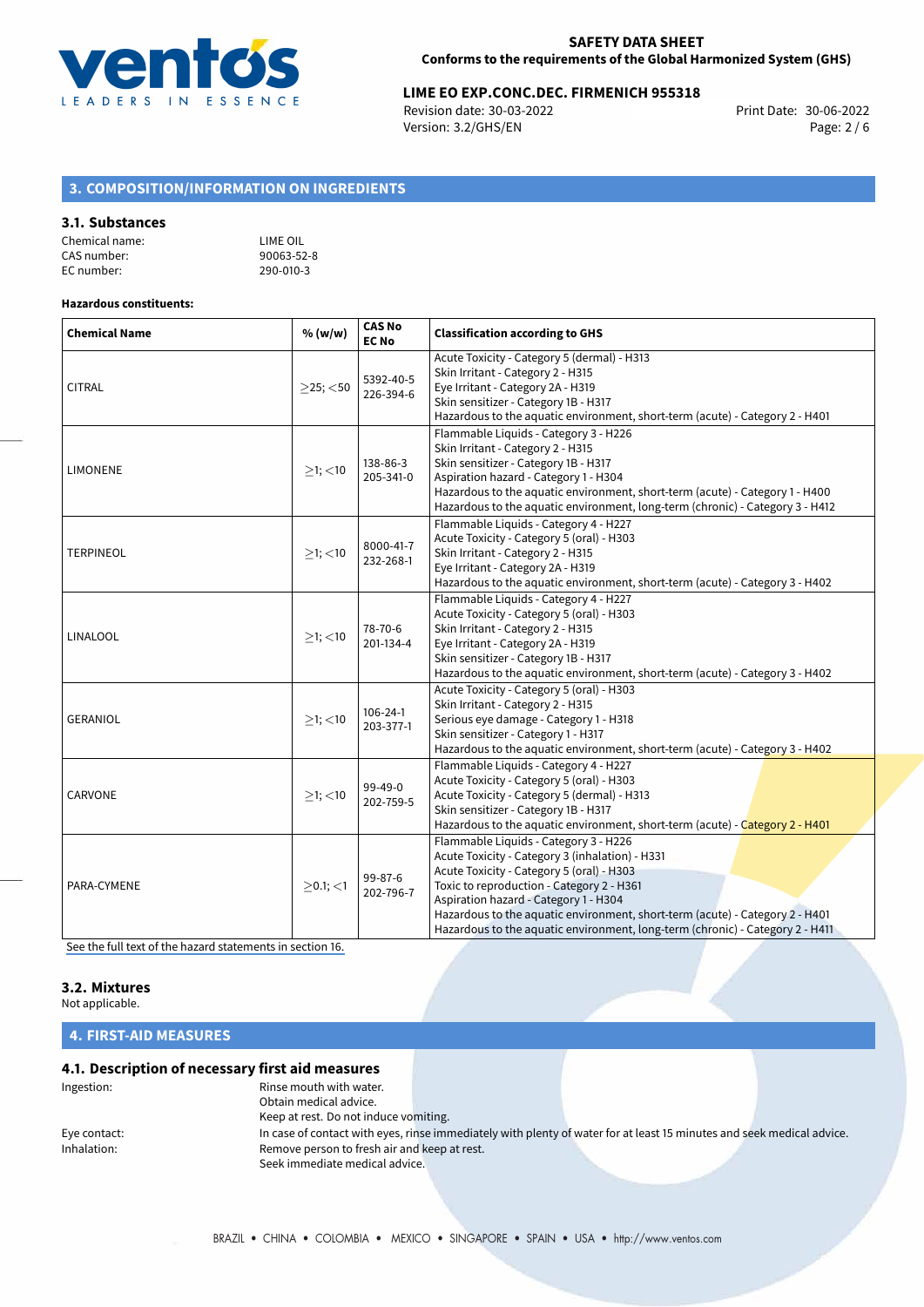

# 30-06-2022 **LIME EO EXP.CONC.DEC. FIRMENICH 955318**

Revision date: 30-03-2022 Version: 3.2/GHS/EN Page: 3 / 6

Skin contact: Take off immediately all contaminated clothing. Thoroughly wash affected skin with soap and water. Seek medical attention if symptoms persist.

## **4.2. Most important symptoms and effects, both acute and delayed**

No information available.

## **4.3. Indication of any immediate medical attention and special treatment needed**

No information available.

# **5. FIRE-FIGHTING MEASURES**

## **5.1. Extinguishing Media**

Water spray, carbon dioxide, dry chemical powder or appropriate foam. For safety reasons do not use full water jet.

## **5.2. Special hazards arising from the substance or mixture**

Known or Anticipated Hazardous Products of Combustion: Emits toxic fumes under fire conditions.

## **5.3. Advice for firefighters**

High temperatures can lead to high pressures inside closed containers. Avoid inhalation of vapors that are created. Use appropriate respiratory protection. Do not allow spillage of fire to be poured into drains or watercourses. Wear self-contained breathing apparatus and protective clothing.

# **6. ACCIDENTAL RELEASE MEASURES**

#### **6.1. Personal precautions, protective equipment and emergency procedures**

Evacuate surronding areas. Ensure adequate ventilation. Keep unnecessary and unprotected personnel from entering. Do not breathe vapor/spray. Avoid contact with skin and eyes. Information regarding personal protective measures: see section 8.

#### **6.2. Environmental precautions**

To avoid possible contamination of the environment, do not discharge into any drains, surface waters or groundwaters.

## **6.3. Methods and materials for containment and cleaning up**

Cover with an inert, inorganic, non-combustible absorbent material (e.g. dry-lime, sand, soda ash). Place in covered containers using non-sparking tools and transport outdoors. Avoid open flames or sources of ignition (e.g. pilot lights on gas hot water heater). Ventilate area and wash spill site after material pickup is complete.

## **6.4. Reference to other sections**

Information regarding exposure controls, personal protection and disposal considerations can be found in sections 8 and 13.

## **7. HANDLING AND STORAGE**

## **7.1. Precautions for safe handling**

Do not store or handle this material near food or drinking water. Do not smoke. Avoid contact with the eyes, skin and clothing. Wear protective clothing and use glasses. Observe the rules of safety and hygiene at work. Keep in the original container or an alternative made from a compatible material.

## **7.2. Conditions for safe storage, including any incompatibilities**

Store in tightly closed and preferably full containers in a cool, dry and ventilated area, protected from light. Keep away from sources of ignition (e.g. hot surfaces, sparks, flame and static discharges). Keep away from incompatible materials (see section 10).

## **7.3. Specific end use(s)**

No information available.

## **8. EXPOSURE CONTROLS AND PERSONAL PROTECTION**

## **8.1. Control parameters**

Components with occupational exposure limits:

| <b>Chemical Name</b> | <b>CAS No</b> | 8 hr.<br>Norm. |               |     | 15 min.           |        |     |                   |
|----------------------|---------------|----------------|---------------|-----|-------------------|--------|-----|-------------------|
|                      |               |                |               | ppm | mg/m <sup>3</sup> |        | ppm | mg/m <sup>3</sup> |
| <b>CITRAL</b>        | 5392-40-5     | ES (España)    | <b>VLA-ED</b> |     |                   | VLA-EC |     |                   |
| $\cdots$             | $\cdots$      | $\cdots$       |               |     |                   |        |     |                   |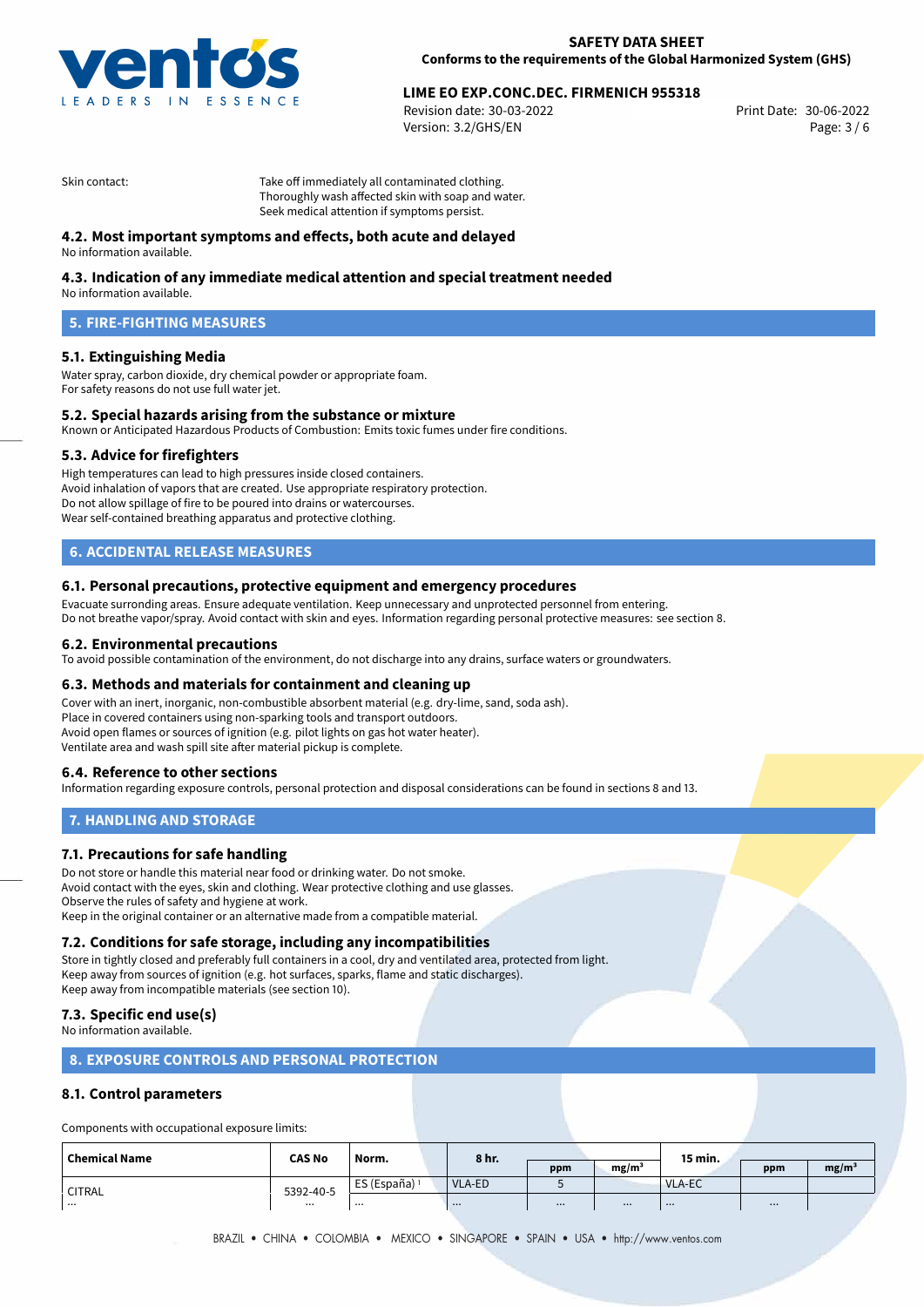

# **LIME EO EXP.CONC.DEC. FIRMENICH 955318**<br>Revision date: 30-03-2022 **CONCERNAGE REPORTS** Print Date: 30-06-2022

Revision date: 30-03-2022 Version: 3.2/GHS/EN Page: 4 / 6

| .        |         |                  |            | <br><br>$\sim$ $\sim$ $\sim$ |              |    |
|----------|---------|------------------|------------|------------------------------|--------------|----|
|          |         | L (Polska)<br>וח | <b>NDS</b> | $\sim$<br><u>.</u>           | <b>NDSCF</b> | 54 |
| LINALOOL | 78-70-6 | ES (España)      | VLA-ED     |                              | VLA-EC       |    |

<sup>1</sup> Possibility of significant uptake though the skin.

#### **8.2. Exposure controls**

Measures should be taken to prevent materials from being splashed into the body.

Provide adequate ventilation, according to the conditions of use. Use a mechanical exhaust if required.

#### **8.3. Individual protection measures, such as personal protective equipment**

| Eye/Face protection:             | Chemical safety goggles are recommended. Wash contaminated goggles before reuse.                                                            |
|----------------------------------|---------------------------------------------------------------------------------------------------------------------------------------------|
| Hand Protection:                 | Chemical-resistant gloves are recommended. Wash contaminated gloves before reuse.                                                           |
| Body protection:                 | Personal protective equipment for the body should be selected based on the task being performed and the risks<br>involved.                  |
|                                  |                                                                                                                                             |
| Respiratory Protection:          | In case of insufficient ventilation, use suitable respiratory equipment.                                                                    |
| Environmental exposure controls: | Emissions from ventilation or process equipment should be checked to ensure they comply with environmental<br>protection legislation.       |
|                                  | In some cases, filters or engineering modifications to the process equipment will be necessary to reduce emissions to<br>acceptable levels. |

## **9. PHYSICAL AND CHEMICAL PROPERTIES**

## **9.1. Information on basic physical and chemical properties**

| Appearance:                            | Liquid                    |
|----------------------------------------|---------------------------|
| Colour:                                | Conforms to standard      |
| Odour:                                 | Conforms to standard      |
| Odour theshold:                        | Not determined            |
| pH:                                    | Not determined            |
| Melting point/freezing point:          | Not determined            |
| Boling point/boiling range $(°C)$ :    | Not determined            |
| Flash point:                           | 99 °C                     |
| Evaporation rate:                      | Not determined            |
| Flammability:                          | Not determined            |
| Lower flammability/Explosive limit:    | Not determined            |
| Upper flammability/Explosive limit:    | Not determined            |
| Vapour pressure:                       | Not determined            |
| Vapour Density:                        | Not determined            |
| Density:                               | 0,872-0,898 g/mL (20°C)   |
| Relative density:                      | $0,872 - 0,898$ (20°C)    |
| Water solubility:                      | INSOLUBLE IN WATER        |
| Solubility in other solvents:          | <b>SOLUBLE IN ETHANOL</b> |
| Partition coefficient n-octanol/water: | Not determined            |
| Auto-ignition temperature:             | Not determined            |
| Decomposition temperature:             | Not determined            |
| Viscosity, dynamic:                    | Not determined            |
| Viscosity, kinematic:                  | Not determined            |
| Explosive properties:                  | Not determined            |
| Oxidising properties:                  | <b>NONE EXPECTED</b>      |
|                                        |                           |

## **10. STABILITY AND REACTIVITY**

#### **10.1. Reactivity**

No hazardous reactions if stored and handled as prescribed/indicated.

#### **10.2. Chemical stability**

The product is stable if stored and handled as prescribed/indicated.

#### **10.3. Possibility of hazardous reactions**

No hazardous reactions if stored and handled as prescribed/indicated.

#### **10.4. Conditions to Avoid**

Conditions to Avoid: Excessive heat, flame or other ignition sources.

#### **10.5. Incompatible materials**

Avoid contact with strong acids and bases and oxidizing agents.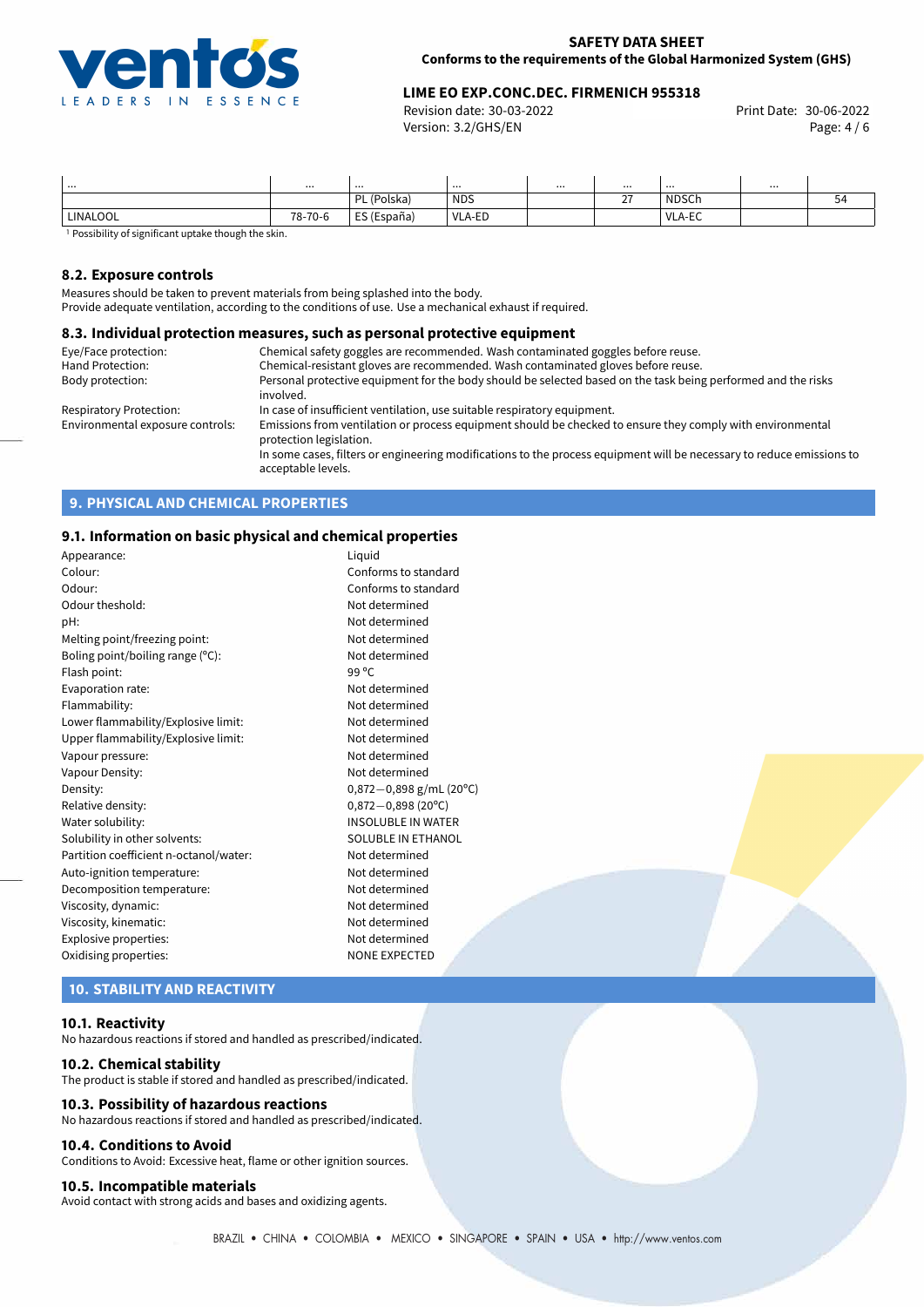

# 30-06-2022 **LIME EO EXP.CONC.DEC. FIRMENICH 955318**

Revision date: 30-03-2022 Version: 3.2/GHS/EN Page: 5 / 6

#### **10.6. Hazardous decomposition products**

During combustion may form carbon monoxide and unidentified organic compounds.

## **11. TOXICOLOGICAL INFORMATION**

| <b>Acute toxicity</b>             | Based on the data available, the criteria for classification are not met. |
|-----------------------------------|---------------------------------------------------------------------------|
| <b>Skin corrosion/irritation</b>  | Causes skin irritation.                                                   |
| Serious eye damage/irritation     | Causes serious eye irritation.                                            |
| Respiratory or skin sensitisation | May cause an allergic skin reaction.                                      |
| <b>Germ cell mutagenicity</b>     | Based on the data available, the criteria for classification are not met. |
| Carcinogenicity                   | Based on the data available, the criteria for classification are not met. |
| <b>Reproductive toxicity</b>      | Based on the data available, the criteria for classification are not met. |
| <b>STOT-single exposure</b>       | Based on the data available, the criteria for classification are not met. |
| <b>STOT-repeated exposure</b>     | Based on the data available, the criteria for classification are not met. |
| <b>Aspiration hazard</b>          | May be fatal if swallowed and enters airways.                             |

#### **12. ECOLOGICAL INFORMATION**

#### **12.1. Toxicity**

**Assessment:** Toxic to aquatic life. **Experimental/calculated data:** No information available.

#### **12.2. Degradability** No information available.

**12.3. Bioaccumulative potential** No information available.

## **12.4. Soil mobility**

No information available.

#### **12.5. Other adverse effects**

See also sections 6, 7, 13 and 15 Do not allow to get into waste water or waterways.

# **13. DISPOSAL CONSIDERATIONS**

#### **13.1. Waste treatment methods**

Dispose of in accordance with national and local environmental regulations.

## **14. TRANSPORT INFORMATION**

|                                  | <b>ADR/RID/ADN</b>        | <b>IMDG</b>               | <b>IATA-ICAO</b>          |  |  |  |  |
|----------------------------------|---------------------------|---------------------------|---------------------------|--|--|--|--|
| 14.1. UN Number                  | UN3082                    | UN3082                    | <b>UN3082</b>             |  |  |  |  |
| 14.2. UN Proper Shipping Name    | ENVIRONMENTALLY HAZARDOUS | ENVIRONMENTALLY HAZARDOUS | ENVIRONMENTALLY HAZARDOUS |  |  |  |  |
|                                  | SUBSTANCE, LIQUID, N.O.S. | SUBSTANCE, LIQUID, N.O.S. | SUBSTANCE, LIQUID, N.O.S. |  |  |  |  |
|                                  | (LIMONENE)                | (LIMONENE)                | (LIMONENE)                |  |  |  |  |
| 14.3. Transport Hazard Class(es) |                           |                           |                           |  |  |  |  |
| 14.4. Packing Group              | Ш                         | $\mathbf{III}$            | Ш                         |  |  |  |  |
| 14.5. Environmental hazards      | No                        | <b>No</b>                 | No                        |  |  |  |  |
| <b>Additional information</b>    |                           |                           |                           |  |  |  |  |

#### **14.6 Special precautions for user**

None known

#### **14.7. Transport in bulk according to Annex II of MARPOL 73/78 and the IBC Code** No information available

## **15. REGULATORY INFORMATION**

<span id="page-4-0"></span>**15.1. Safety, health and environmental regulations/legislation specific for the substance or mixture** No information available